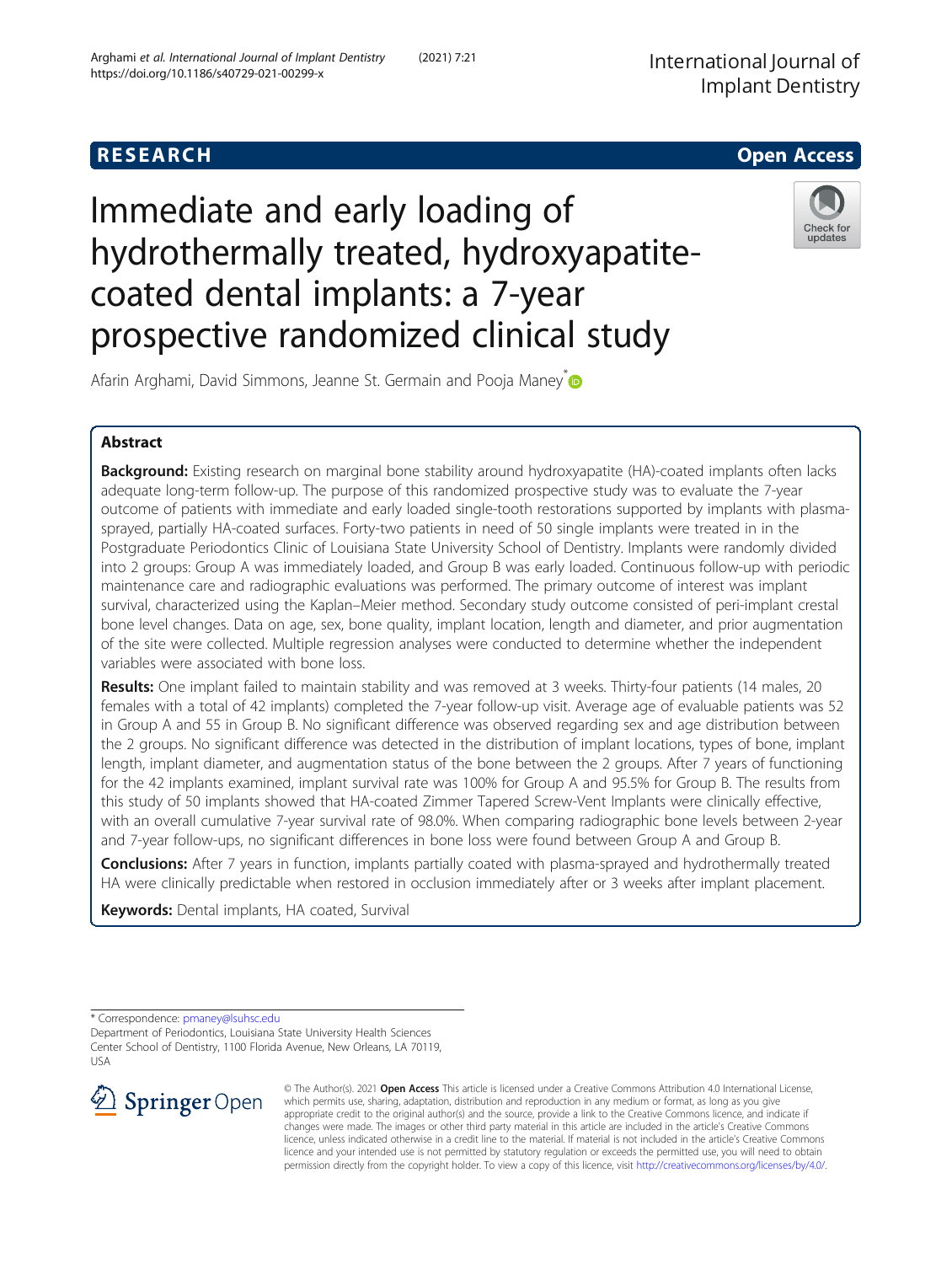### Background

Endosseous dental implants are currently a widely accepted treatment option for the replacement of missing teeth. The original protocol for treatment with implants proposed by Branemark advocates a waiting period of at least 3 months for osseointegration before loading the implant [[1\]](#page-8-0). However, more recently, immediate or early loading protocols have been successfully implemented [[2](#page-8-0)–[5\]](#page-8-0). Restoring implants immediately or soon after placement is appealing to both patients and clinicians due to the shortened treatment time required.

Esposito et al. defined 3 protocols for implant load timing: immediate implant loading, within 1 week from implant placement; early implant loading, between 1 week and 2 months; and conventional implant loading, after 2 months from implant placement [[3\]](#page-8-0). Although some systematic reviews have shown no convincing evidence of implant failure or bone loss associated with different loading times of implants, other meta-analyses have shown a greater risk for implant failure when compared with conventionally loaded implants [[6](#page-8-0)–[8\]](#page-8-0).

The clinical success of immediate loading is dependent on many factors such as bone quality and quantity, implant number and design, implant primary stability, occlusal loading, and clinician's surgical ability. Among these, implant primary stability is considered the most important [[2\]](#page-8-0).

Osstell® (Gothenburg, Sweden) is an electronic instrument designed to measure implant vibrations in response to resonance frequency analysis (RFA). This device measures the resonance frequency of a transductor attached to the implant body [[9\]](#page-8-0). The result of the measurement is the Implant Stability Quotient (ISQ), which corresponds to the hardness of the implant–bone connection [\[10](#page-8-0)].

The determinant and most accessible parameter to assess the primary stability is thought to be the implant insertion torque value. However, research has shown strong correlations among primary implant stability, insertion torque (IT) values, and RFA's proprietary ISQ (Osstell®) [[11\]](#page-8-0). Certain levels of IT and ISQ values have been reported to be suitable indicators for immediate  $(IT = 35-45 \text{ N} \cdot \text{cm}; \text{ ISO } \geq 70) \text{ or early } (IT = 30-45)$ N·cm; ISQ = 40–70) loading of dental implants  $[12, 13]$  $[12, 13]$  $[12, 13]$  $[12, 13]$ .

Factors such as implant surface characteristics and diameter have also been shown to influence primary stability: rough implant surfaces create more surface area for implant–bone contact  $[14]$  $[14]$  $[14]$ . Therefore, implant design and surface also play a role in implant outcomes when loaded immediately or soon after placement.

In the human body, hydroxyapatite (HA) forms 98% of the enamel, 77% of the dentin, 70% of the cementum, and  $60-70\%$  of bone by weight  $[15, 16]$  $[15, 16]$  $[15, 16]$  $[15, 16]$ . Synthetic HA is a calcium phosphate ceramic that is chemically similar to the HA that forms naturally in the human body. After implantation, it has been reported that calcium phosphate from the implant surface is released into the peri-implant region, which increases the saturation of body fluids and results in the precipitation of a biological apatite layer on the implant surface [\[17](#page-9-0)]. Other researchers have reported increased adhesion and proliferation of bone-forming cells at the bone–HA interface in both animal and human models  $[18-21]$  $[18-21]$  $[18-21]$  $[18-21]$ , which results in accelerated bone formation, maturation, and union between HA-coated implants and the surrounding bone [\[17](#page-9-0)].

Longitudinal research is required on the clinical efficacy of plasma-sprayed HA-coated implants with different loading times. The purpose of this prospective study was to evaluate the 7-year outcome of patients with immediate and early loaded single-tooth restorations supported by implants with plasma-sprayed, partially HAcoated surfaces.

#### **Methods**

#### Study population

Forty-two patients in need for 50 single implants were treated in in the Postgraduate Periodontics Clinic of Louisiana State University School of Dentistry. The 2 year results of this prospective randomized clinical study were published previously [\[22](#page-9-0)]. The current study is a 7 year recall of the same patient population. This protocol was approved by the LSUHSC-NO Institutional Review Board (IRB #7438). The study was conducted in accordance with international standards for health, safety, and good clinical practices, and was adhered to the patient privacy rules of the US Health Insurance Portability and Accountability Act of 1996. This report is structured in alignment with the Consolidated Standards of Reporting Trials (CONSORT) [[23](#page-9-0)].

#### Patient selection criteria used

Inclusion criteria are males or females; at least 18 years old; healthy enough to undergo routine implant surgery and subsequent dental treatment; partially edentulous requiring single implants in either jaw; adequate bone volume to accommodate implants at least 10-mm long; no active infections; physically, emotionally, and financially able to undergo planned implant procedures; and adequately compliant to meet study requirements and necessary appointments.

Exclusion criteria are those with medical need for antibiotic premedication for infective endocarditis; artificial joints or any other medication; uncontrolled hypertension; uncontrolled diabetes; serological human immunodeficiency virus (HIV) positive; history of significant heart, stomach, liver, kidney, blood, immune system or other organ impairment or systemic disease that would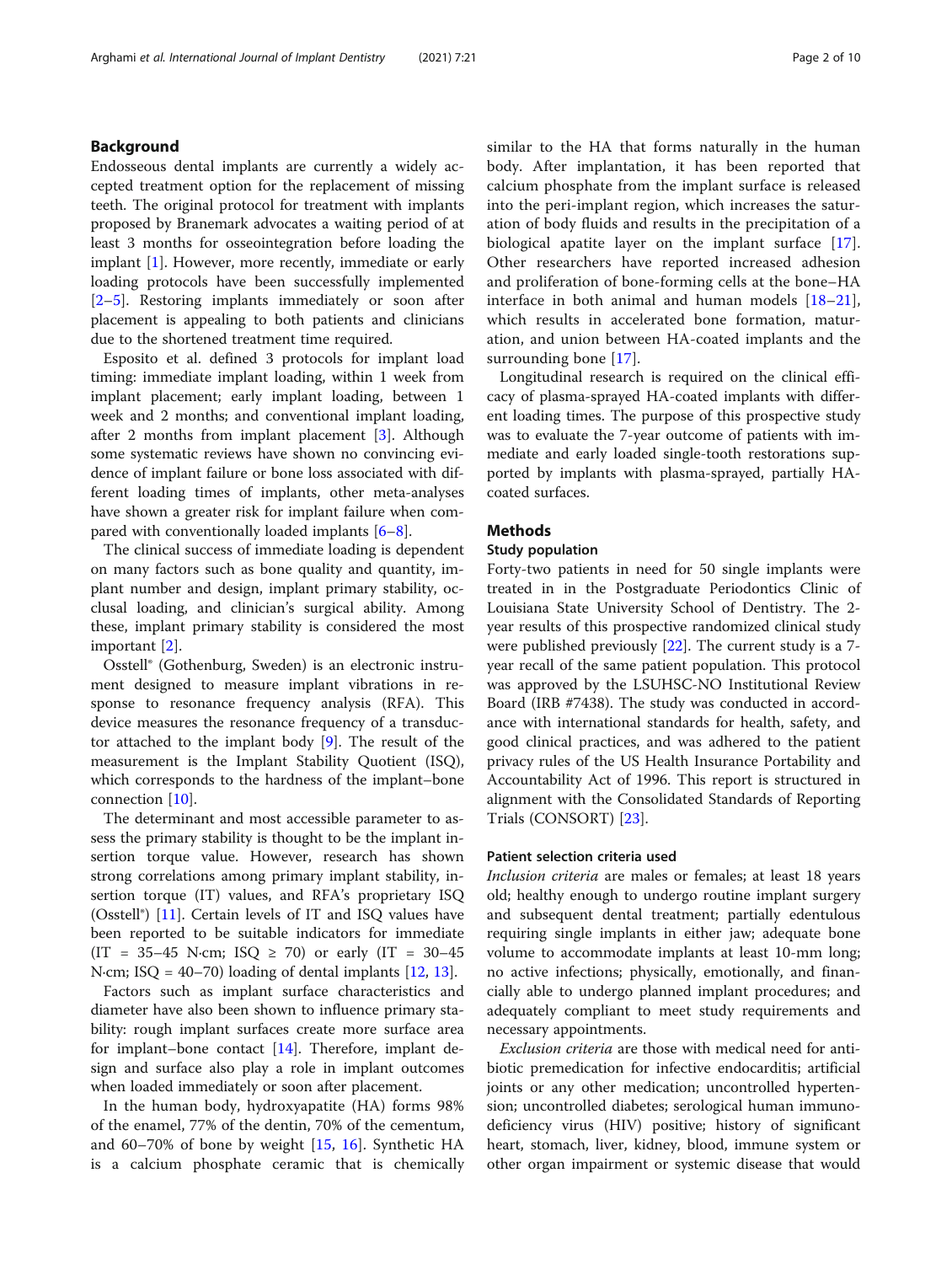<span id="page-2-0"></span>Table 1 Patient demographics by treatment group: 7 year follow-up

|                            | Group A           | Group B           |
|----------------------------|-------------------|-------------------|
| *Age (mean years $\pm$ SD) | $52.28 \pm 10.98$ | $55.11 \pm 12.18$ |
| **Female                   | 11                | 10                |
| **Male                     |                   | 8                 |
| Total                      | 18                | 18                |

Note: One of the male patients had one implant in Group A and 2 implants in Group B. One of the female patients had one implant in Group A and one implant in Group B. Therefore, the total number of patients reflected in this table (36) does not add up to 34 (actual patient number). \*Independent t test

\*\*Fisher's exact test

prevent undergoing the proposed treatment; smoke cigarettes or other tobacco products; use of investigational drugs during the previous month; unresolved dental conditions likely to require exiting the study for treatment, such as deep cavities, abscesses or moderate to severe periodontal disease; history of radiation therapy to the head and neck; unwilling or inability to sign the informed consent form; failure to demonstrate willingness to return for a required number of visits; and need immediate dental implant placement following tooth extraction.

Dental implants were randomly divided into 2 groups by the study coordinator: in Group A, immediately loaded (implants to be loaded at the day of placement) and in Group B, early loaded (implants to be loaded 3 weeks after placement). Randomization was implemented using

Table 2 Implant-related variables by treatment group

assignments in sealed envelopes; these envelopes were opened just prior to each implant surgery, and the patient was assigned to either treatment group based on the information provided in the envelope.

#### Surgical procedure

All implants (Tapered Screw-Vent MP-1 HA, Zimmer Dental Inc, Carlsbad, CA) were placed in healed extraction sites with or without prior augmentation by periodontal residents [[22\]](#page-9-0). Implant placement was performed manually using a gauged insertion calibrated torque wrench. The IT value of each implant was recorded in the patient's chart. Bone density was evaluated by tactile feedback during surgery according to the Lekholm and Zarb scale [\[24](#page-9-0)]. RFA (Osstell®) assessment was immediately conducted after implant placement. Two readings were taken with the probe pointing toward the abutment from 2 different directions. An average of the 2 ISQ values was obtained and recorded in the patient's chart.

#### Provisionalization

Patients in Group A received a provisional restoration the day of surgery, loading the implant. Patients in Group B received a healing abutment the day of surgery and returned in 3 weeks. At this time, a provisional restoration was placed, and the implant was loaded. Definitive prosthesis RFA was conducted at 6 months and 12 months of provisionalized loading. After 1 year of

|                          |               | No. of implants |                |                |           |
|--------------------------|---------------|-----------------|----------------|----------------|-----------|
| Variable                 |               | <b>Total</b>    | Group A        | Group B        | $p$ value |
| Loading time             |               | 42              | 20             | 22             |           |
| Location                 | Maxilla       | 14              | 5              | 9              | 0.275     |
|                          | Mandible      | 28              | 15             | 13             |           |
| Bone augmentation status | Augmented     | 12              | $\overline{7}$ | 5              | 0.499     |
|                          | Non-augmented | 30              | 13             | 17             |           |
| Implant length           | 8 mm          |                 |                | 0              | 0.76      |
|                          | 10 mm         | 13              | 5              | 8              |           |
|                          | 11.5 mm       | 17              | 8              | 9              |           |
|                          | 13 mm         | 11              | 6              | 5              |           |
| Implant diameter         | 3.7 mm        | 5               | 3              | $\overline{2}$ | 0.074     |
|                          | 4.1 mm        | 14              | 7              | 7              |           |
|                          | 4.7 mm        | 17              | 10             | 7              |           |
|                          | 6.0 mm        | 6               | 0              | 6              |           |
| Bone type                | Type I        | $\circ$         | 0              | 0              | 0.717     |
|                          | Type II       | 27              | 12             | 15             |           |
|                          | Type III      | 14              | $\overline{7}$ | 7              |           |
|                          | Type IV       |                 |                | $\circ$        |           |

\*Fisher's exact test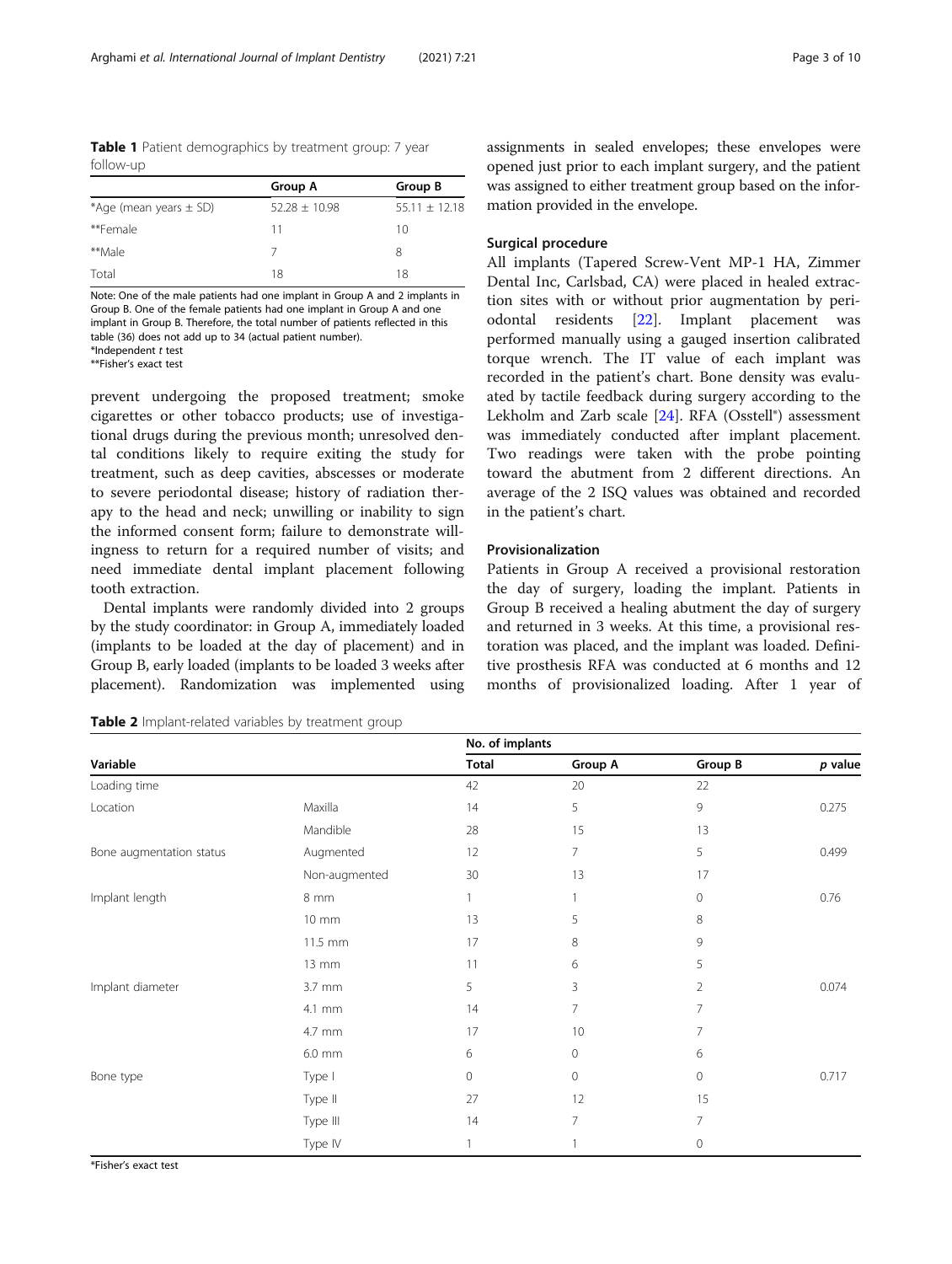| Follow-up time point | No. of implantsat risk | No. of failed implants | Survival estimate | 95% CI survival estimate |
|----------------------|------------------------|------------------------|-------------------|--------------------------|
| 3 Weeks              | 50                     |                        | .9800             | (0.8935, 0.9995)         |
| 6 Months             | 49                     |                        | .9800             | (0.8935, 0.9995)         |
| ، Year               | 49                     |                        | .9800             | (0.8935, 0.9995)         |
| 2 Years              | 49                     |                        | .9800             | (0.8935, 0.9995)         |
| 7 Years              | 46                     |                        | .9800             | (0.8935, 0.9995)         |
| .<br>.               | .                      |                        |                   |                          |

<span id="page-3-0"></span>Table 3 Kaplan–Meier survival analysis: 7 years of follow-up

The Kaplan–Meier method was used to calculate cumulative implant survival. One implant failed prior to loading at 3 weeks.

provisionalized function, a final impression was made for a computer-aided designed and computer-aided manufactured custom abutment, which was delivered with a definitive, cement-retained crown. Provisional and final restorations were placed by an implant restorative fellow in training.

#### Follow-up care

#### Phase I follow-up (6 months to 2 years)

Continuous follow-up with periodic maintenance care was performed every 6 months for 2 years following implant placement. During these periodic follow-up appointments, clinical and radiographic evaluation was performed along with oral hygiene prophylaxis. At every appointment, oral hygiene was reinforced. If patients presented with any problems, they were advised on, and issues were assessed. Periodontal parameters were assessed by clinical evaluation and standardized bitewing digital radiographs (Schick, Sirona Dental Systems, Inc, New York, NY), which were performed using a prefabricated template made for each patient. After this point, patients continued their visits in the periodontics department if any other ongoing treatments existed. Patients with no additional dental treatments at LSUHSC dental clinic were guided to continue receiving oral hygiene prophylaxes elsewhere.

#### Phase II follow-up (at 7 years)

Seven years after the initiation of the study, all participants were contacted and followed up for a 7-year evaluation of the implants. At this follow-up appointment, clinical parameters and restorative complications were assessed by clinical exams and radiographic imaging. The originally made radiographic standardization stents

|  |  |  |  | Table 4 Mean ISQ values at different time points |  |
|--|--|--|--|--------------------------------------------------|--|
|--|--|--|--|--------------------------------------------------|--|

|            | Group A<br>mean $\pm$ SD | Group B<br>mean $\pm$ SD | p value* |
|------------|--------------------------|--------------------------|----------|
| Placement  | $76.0 + 4.790$           | $75.3 + 4.488$           | 0.614    |
| 3 Weeks    | $76.3 + 3.791$           | $76.6 + 4.655$           | 0.836    |
| 6 Months   | $80.0 + 6.034$           | $80.6 + 6.729$           | 0.784    |
| 1 Year     | $82.1 + 3.150$           | $83.2 + 5.149$           | 0.382    |
| $*$ + tort |                          |                          |          |

\*t test

were not reusable anymore due to distortion of the material over the years. Therefore, bitewing radiographs were taken with efforts made to mimic the previous angulations as much as possible for each radiograph image. Clinical and prosthetic evaluations were done at this appointment. All patients were educated with tailored oral hygiene instructions at the end of follow-up visits.

#### Evaluation of the bone level changes

Radiographs were taken at 3 different time points: immediately after (baseline) and 2 and 7 years after implant placement. The radiographic images were imported into the ImageJ image processing software. ImageJ is an open source image processing program designed to analyze scientific multidimensional images [[25\]](#page-9-0). Using ImageJ, we measured mesial and distal bone level changes. To calibrate for potential differences in angulation between the radiographs, a known vertical distance which was constant in all subjects (distance from the platform to the first thread of the implant was chosen as reference). All mesial and distal bone levels were corrected using the reference measure (distance from the platform to the first thread of the implant).

#### Statistical analysis

Implant survival was summarized through the characterization of failure over time, using the Kaplan– Meier method. Cumulative survival of the implants was estimated at each time of assessment, with corresponding 95% confidence intervals. The secondary study outcome consisted of peri-implant crestal bone level changes (measured from a fixed point on the implant to the area of first bone contact with the implant surface). Peri-implant crestal bone change was measured at the 2- and 7-year follow-up visits. Data on age, sex, bone quality (type 1, 2, 3, or 4) [[24](#page-9-0)], implant location (mandible or maxilla), length and diameter, and prior augmentation of the site

Table 5 Mean IT values at placement

|                  | Group A<br>mean $\pm$ SD | Group B<br>mean $\pm$ SD | p value* |
|------------------|--------------------------|--------------------------|----------|
| Placement (N-cm) | $42.85 + 9.080$          | $43.81 + 7.222$          | 0.712    |
|                  |                          |                          |          |

\*t test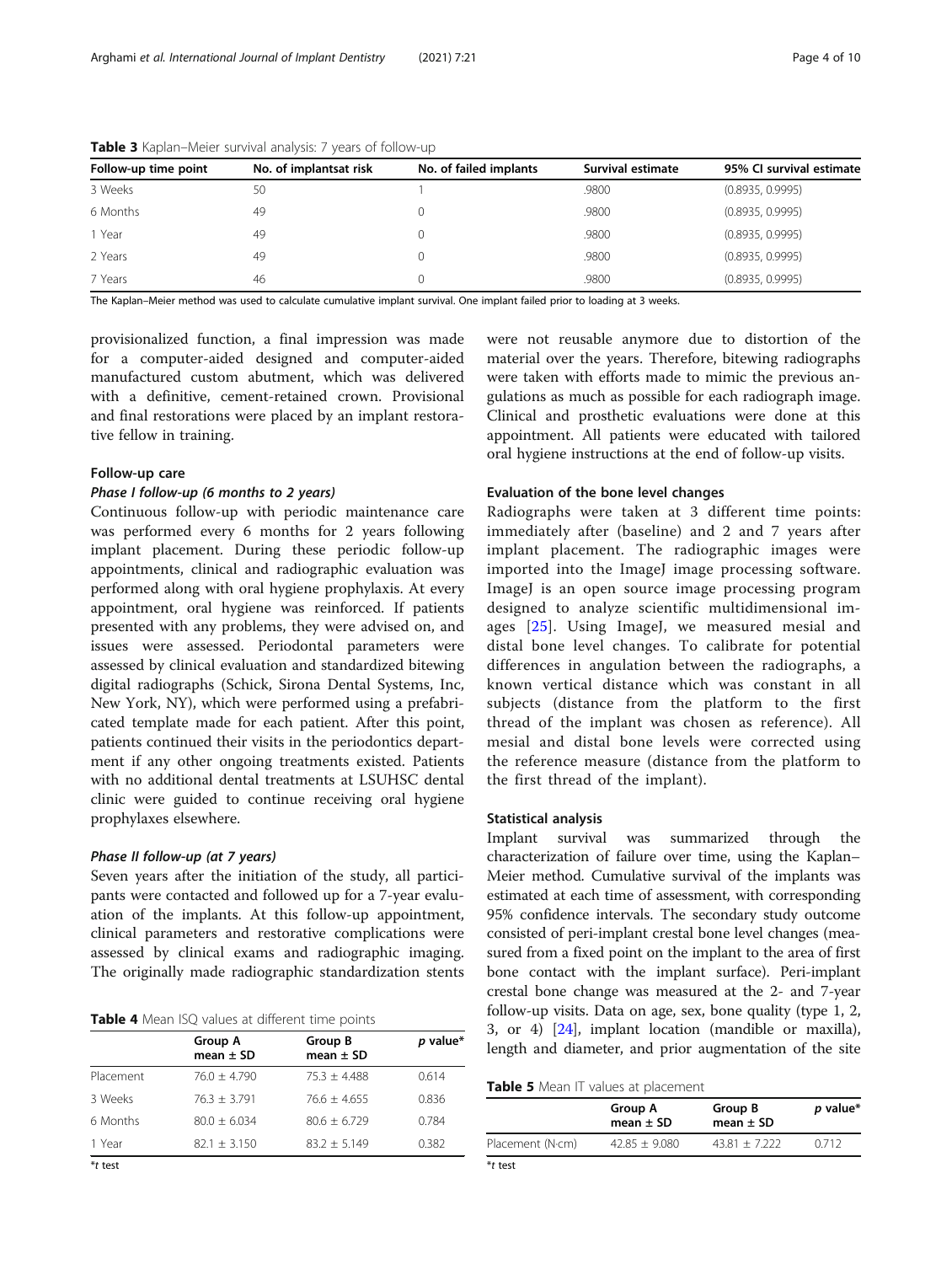<span id="page-4-0"></span>

were collected. The baseline characteristics of participants were compared between 2 groups using two-sided Student's t test and Fisher's exact test.

A bivariate analysis was performed to show the distribution of the outcome in different groups. A multivariate regression analysis was conducted to determine whether the independent variables were associated with bone loss at 2 and 7 years. Predictors that, based on the available literature, are potentially associated to bone loss were considered in the full regression model. The predictors included in the full models were (a) type of bone (clinical), (b) location (mandible or maxilla), (c) implant diameter, (d) implant length, (e) load time (immediate or early), (f) augmented or non-augmented

bone, (g) ISQ values, (h) participant age (years), and (i) participant sex. A separate regression model was fit for each outcome variable. Participant confidentiality was protected at all stages of the study. Participants' unique identifiers were used for the analysis.

To estimate the sample size needed for the study, a confidence interval for the sample size of 50 was generated using the expected rate of implant success of 94%. A 95% interval for this rate with a sample size of 50 was 87.4 to 100.0%.

#### Results

A total of 42 subjects with 50 dental implants were initially enrolled in this study. One implant failed to

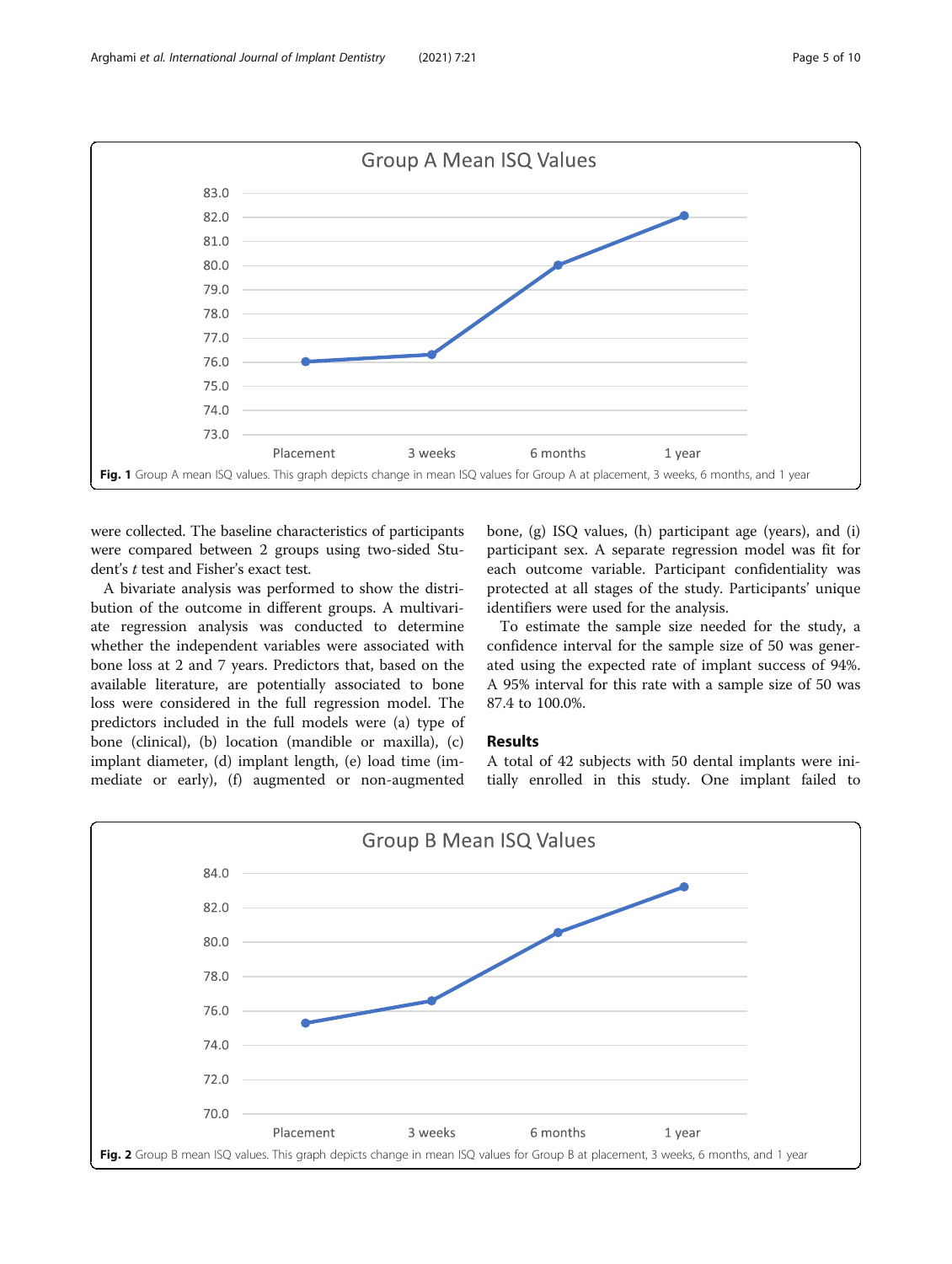| <b>I WINTED</b> IT IN INTERNATIONAL TO JULIO 11 UNITED TO THE TOTAL THE CITILED |            |                   |                   |                   |                      |
|---------------------------------------------------------------------------------|------------|-------------------|-------------------|-------------------|----------------------|
| Variable                                                                        |            | Total             | Group A           | Group B           | p value <sup>*</sup> |
| 2-Year bone loss (mean $\pm$ SD)                                                | Mesial     | $0.433 \pm 0.067$ | $0.428 \pm 0.077$ | $0.438 \pm 0.110$ | 0.944                |
|                                                                                 | Distal     | $0.395 \pm 0.058$ | $0.395 + 0.093$   | $0.395 + 0.075$   | 0.993                |
|                                                                                 | Cumulative | $0.414 \pm 0.055$ | $0.411 \pm 0.076$ | $0.417 \pm 0.081$ | 0.962                |
| 7-Year bone loss (mean $\pm$ SD)                                                | Mesial     | $0.479 \pm 0.072$ | $0.446 + 0.090$   | $0.510 \pm 0.113$ | 0.662                |
|                                                                                 | Distal     | $0.516 + 0.053$   | $0.520 + 0.065$   | $0.512 + 0.084$   | 0.945                |
|                                                                                 | Cumulative | $0.498 \pm 0.057$ | $0.483 \pm 0.064$ | $0.511 + 0.094$   | 0.806                |
| 2- to 7-year bone loss (mean $\pm$ SD)                                          | Mesial     | $0.046 \pm 0.041$ | $0.018 \pm 0.072$ | $0.073 + 0.045$   | 0.513                |
|                                                                                 | Distal     | $0.121 + 0.049$   | $0.125 + 0.088$   | $0.117 + 0.052$   | 0.935                |
|                                                                                 | Cumulative | $0.084 + 0.039$   | $0.072 + 0.071$   | $0.095 + 0.038$   | 0.768                |
|                                                                                 |            |                   |                   |                   |                      |

Table 6 Marginal bone loss on different follow-up times

Values are in mm. \*Based on t test

maintain stability and was removed at 3 weeks. Thirtyfour patients (14 males, 20 females with a total of 42 implants) completed the 7-year follow-up visit (Table [1](#page-2-0)). One of the male patients had one implant in Group A and 2 implants in Group B. One of the female patients had one implant in Group A and one implant in Group B. Of patients who presented for the 7-year follow-up visit, the average age of patients in Group A was 52 years and in Group B was 55 years (Table [1\)](#page-2-0), ranging between 29 and 73 years. Distribution of the implants based on various clinical and surgical variables is summarized in Table [2](#page-2-0).

Of all implants initially assigned to Group A, 20 completed the 7-year follow-up, whereas 22 implants initially assigned to Group B completed the 7-year follow-up. No significant difference was observed regarding the sex (p value = 0.5) and age (p value = 0.24) distribution between the 2 groups (Table [1](#page-2-0)). No significant difference was detected in the distribution of implant locations, types of bone in which implants are placed, implant length, implant diameter, and augmentation status of the bone between 2 groups ( $p$  values  $> 0.05$ , Table [2](#page-2-0)).

At the end of the 7-year follow-up period, 46 patients remained for evaluation (Table [3\)](#page-3-0). The Kaplan–Meier cumulative survival rate of all implants in the study was 98.0% at the 3-week, 6 month, 1-year, 2-year, and 7-year evaluation visits (Table [3\)](#page-3-0). When evaluating survival by cohort, the implant survival was 100% for Group A and 95.5% for Group B (21/22).

#### Implant stability measures

ISQ values and IT values were measured at the day of implant placement. ISQ values were acquired again at 3 weeks, 6 months, and 1 year after implant placement. Tables [4](#page-3-0) and [5](#page-3-0) show the average ISQ values at different time points and mean IT values at placement, for Groups A and B. The  $t$  test showed no significant difference at any time point between the ISQ values of the 2 groups. The  $t$  test did not show any significant difference between IT values at placement. Mean ISQ values are presented in Figs. [1](#page-4-0) and [2,](#page-4-0) which show an ascending trend over time.

#### Marginal bone loss

Table 6 describes the marginal bone loss at the 2- and 7-year follow-ups compared with baseline, and between 2- and 7-year follow-ups. The cumulative mean radiographic marginal bone loss around the implants after 2 and 7 years in function was  $0.414 \pm 0.055$  mm and  $0.498$ ± 0.057 mm, respectively, which were not significantly different.

Table 7 provides information regarding the test of difference between the mean mesial and distal bone loss in 2 groups. The analysis confirms that there is no significant difference between mesial bone loss and distal bone loss at any point of follow-up time in both groups.

The distribution of distal and mesial bone loss at different levels of patient sex, bone augmentation status, implant length, implant diameter, and bone type is shown in Table [8.](#page-6-0)

Table 7 Comparison between mesial and distal bone loss in the 2 groups

|         | 2-Year bone loss (mean $\pm$ SD) |                   | 7-Year bone loss (mean $\pm$ SD) |                 |                 | 2- to 7-year bone loss (mean $\pm$ SD) |                 |                 |          |
|---------|----------------------------------|-------------------|----------------------------------|-----------------|-----------------|----------------------------------------|-----------------|-----------------|----------|
|         | Mesial                           | <b>Distal</b>     | <i>p</i> value                   | Mesial          | <b>Distal</b>   | <i>p</i> value                         | Mesial          | <b>Distal</b>   | p value* |
| Group A | $0.428 + 0.077$                  | $0.395 + 0.093$   | 0.669                            | $0.446 + 0.090$ | $0.520 + 0.065$ | 0.427                                  | $0.018 + 0.072$ | $0.125 + 0.088$ | 0.169    |
| Group B | $0.438 \pm 0.110$                | $0.395 \pm 0.075$ | 0.659                            | $0.510 + 0.113$ | $0.512 + 0.084$ | 0.974                                  | $0.073 + 0.045$ | $0117 + 0052$   | 0.474    |

Values are in mm.

\*Based on t test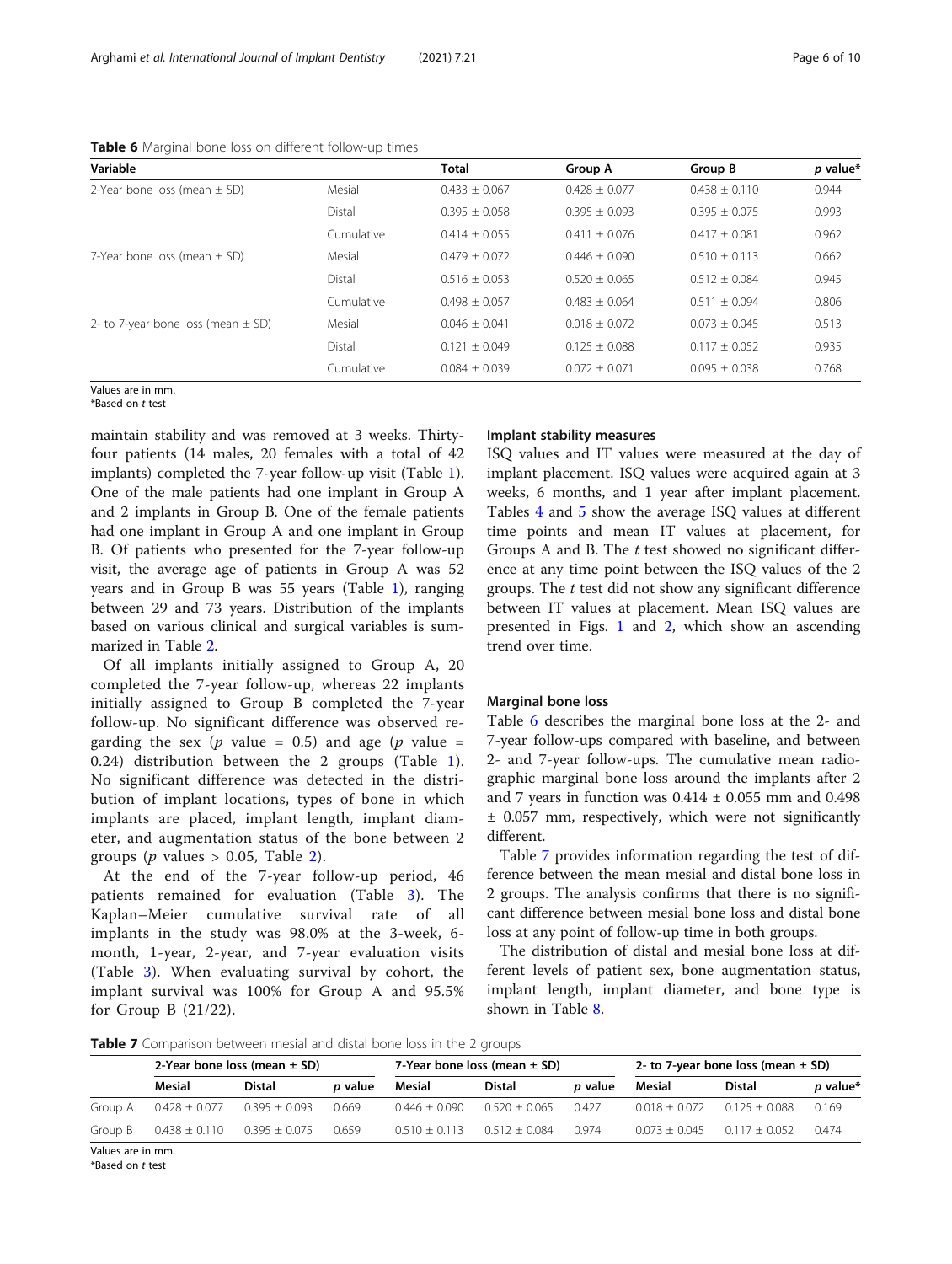| Variable                 |                   | Mesial (mean $\pm$ SD) | Distal (mean $\pm$ SD) | Average<br>(mean $\pm$ SD) |
|--------------------------|-------------------|------------------------|------------------------|----------------------------|
| Sex                      | Male              | $0.500 \pm 0.439$      | $0.503 \pm 0.371$      | $0.501 \pm 0.387$          |
|                          | Female            | $0.461 \pm 0.504$      | $0.528 \pm 0.329$      | $0.495 \pm 0.363$          |
| Bone augmentation status | Augmented         | $0.305 \pm 0.426$      | $0.498 \pm 0.383$      | $0.402 \pm 0.370$          |
|                          | Non-augmented     | $0.549 \pm 0.474$      | $0.523 \pm 0.336$      | $0.536 \pm 0.370$          |
| Location                 | Maxilla           | $0.348 \pm 0.537$      | $0.540 \pm 0.308$      | $0.444 \pm 0.375$          |
|                          | Mandible          | $0.545 \pm 0.426$      | $0.504 \pm 0.367$      | $0.524 \pm 0.371$          |
| Implant length           | 8 mm              | $0.430 \pm 0.000$      | $0.529 \pm 0.000$      | $0.480 \pm 0.000$          |
|                          | $10 \text{ mm}$   | $0.463 \pm 0.380$      | $0.486 \pm 0.363$      | $0.475 \pm 0.366$          |
|                          | $11.5$ mm         | $0.559 \pm 0.540$      | $0.562 \pm 0.395$      | $0.561 \pm 0.422$          |
|                          | $13 \, \text{mm}$ | $0.380 \pm 0.489$      | $0.478 \pm 0.269$      | $0.429 \pm 0.320$          |
| Implant diameter         | $3.7 \text{ mm}$  | $0.628 \pm 0.694$      | $0.702 \pm 0.210$      | $0.665 \pm 0.447$          |
|                          | 4.1 mm            | $0.370 \pm 0.435$      | $0.497 \pm 0.340$      | $0.433 \pm 0.334$          |
|                          | 4.7 mm            | $0.495 \pm 0.451$      | $0.481 \pm 0.377$      | $0.488 \pm 0.379$          |
|                          | 6.0 mm            | $0.565 \pm 0.459$      | $0.503 \pm 0.384$      | $0.534 \pm 0.413$          |
| Bone type                | Type I            |                        |                        |                            |
|                          | Type II           | $0.524 \pm 0.492$      | $0.522 \pm 0.372$      | $0.523 \pm 0.400$          |
|                          | Type III          | $0.358 \pm 0.415$      | $0.480 \pm 0.298$      | $0.419 \pm 0.300$          |
|                          | Type IV           | $0.959 \pm 0.000$      | $0.840 \pm 0.000$      | $0.899 \pm 0.000$          |
| Cumulative               |                   | $0.480 \pm 0.469$      | $0.516 \pm 0.345$      | $0.497 \pm 0.370$          |

<span id="page-6-0"></span>Table 8 Bone loss at 7 years based on study variables

Values are in mm.

Multivariate regression analysis (Table [9\)](#page-7-0) was applied to analyze the predictors of 2 outcome variables (mean of 2-year bone loss, mean of 7-year bone loss). Regression analysis of the average marginal bone loss indicated that having bone augmentation is correlated with increased bone loss at 2 years ( $p = 0.05$ ). However, such a correlation was not detected at 7 years. Placing an 11.5 mm implant was negatively correlated to bone loss at 2 years (close to significance at  $p = 0.07$ ), indicating that 11.5-mm length might be a predictor for lesser bone loss. However, this was not detected in the 7-year bone loss analysis. Furthermore, having a 4.1-mm diameter implant was significantly correlated to bone loss at 2 years ( $p = 0.04$ ), compared with a smaller diameter (3.7) mm). The same finding was detected in the 7-year bone loss analysis, with at least half a millimeter greater bone loss in 4.1-mm diameter implants (close to significance at  $p = 0.09$ ).

### **Discussion**

To the authors' knowledge, this study was the first comparing HA-coated Zimmer Tapered Screw-Vent Implant survival rates and marginal bone stability, when loaded immediately versus when loaded early in 3 weeks. There has been a reluctance to manipulate implants in 3 weeks due to fear of disrupting osseointegration. By using RFA, we were able to dispel this myth. With this implant after

7 years in function, we found no significant loss of stability and with survival of 100% in Group A and 95.5% in Group B. The results from this study of 50 implants showed that HA-coated Zimmer Tapered Screw-Vent Implants were clinically effective, with an overall cumulative 7-year survival rate of 98.0%.This was equal or better than other immediate loading studies [[6,](#page-8-0) [12](#page-8-0), [26,](#page-9-0) [27](#page-9-0)]. It has been theorized that the layer of apatite that forms of the implant surface during the early stages of osseointegration may (or may not) contain endogenous proteins and serve as a matrix for osteogenic cell attachment and growth on the implant surface [[17](#page-9-0)]. Because the biologic fixation of bone tissue to implant surfaces has been reported in some studies to be faster with a calcium phosphate coating than with uncoated titanium surfaces [\[18,](#page-9-0) [19\]](#page-9-0), some clinicians have assumed that the bone healing process around the implant may be enhanced by the formation of the biological apatite layer, which may result in better early stability [[17](#page-9-0)]. All of the implants in the study were stable enough to load at the time of placement. In Group B, all of the implants were stable enough to load at 3 weeks. Stability of all implants increased over the 12-month period.

During the 1990s, the US government conducted a prospective, randomized, multicenter study of HAcoated ( $n = 1725$ ) and uncoated ( $n = 1070$ ) implants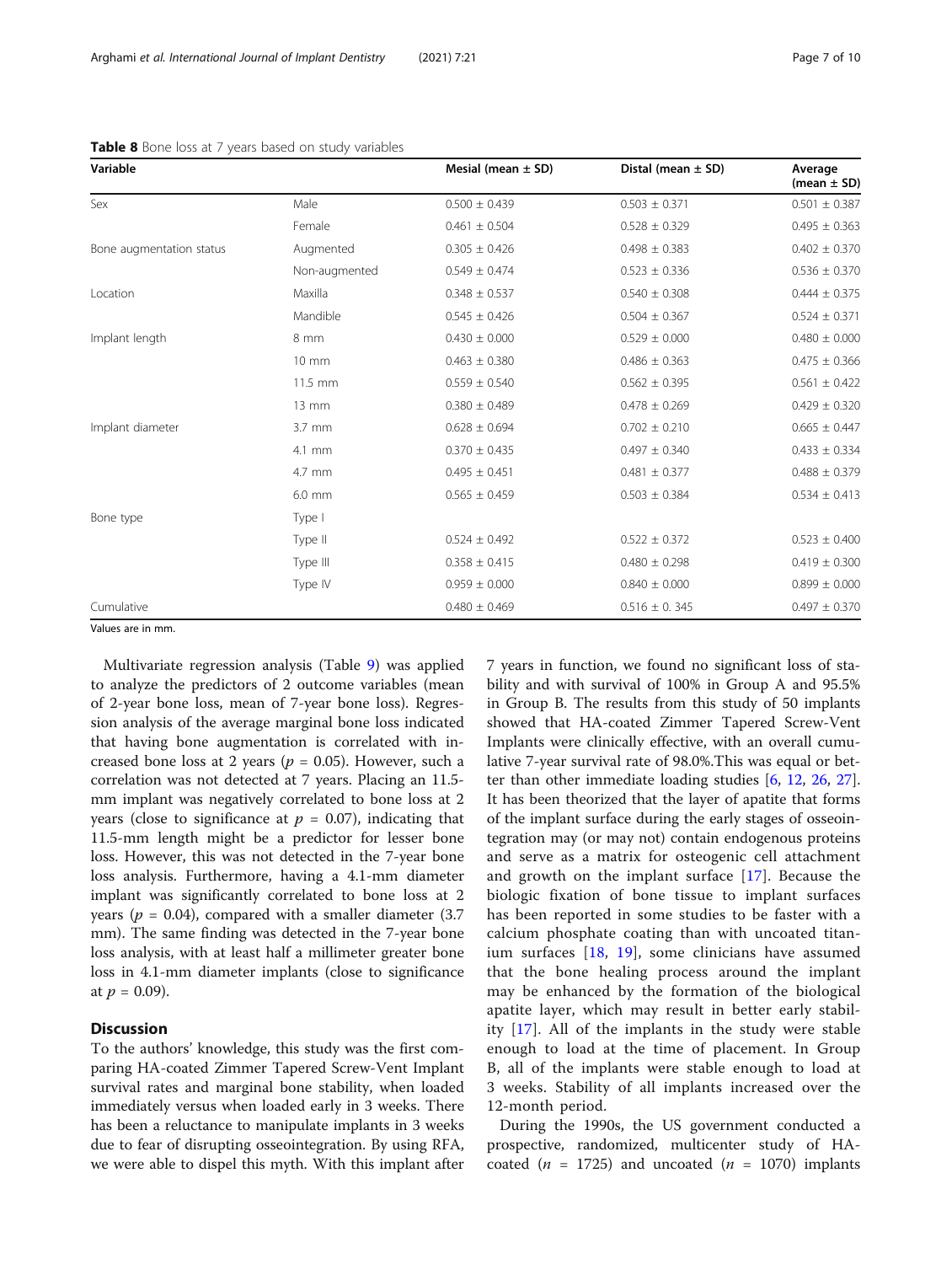|                  | Mean bone loss in 2 years (mm) |           |           | Mean bone loss in 7 years (mm) |           |           |
|------------------|--------------------------------|-----------|-----------|--------------------------------|-----------|-----------|
|                  | Coefficient                    | <b>SE</b> | $p$ value | Coefficient                    | <b>SE</b> | $p$ value |
| Age              |                                |           |           |                                |           |           |
| $<$ 40 years     | Ref.                           |           |           |                                |           |           |
| 40-60 years      | 0.21                           | 0.27      | 0.446     | 0.14                           | 0.31      | 0.657     |
| $> 60$ years     | 0.12                           | 0.28      | 0.67      | 0.18                           | 0.31      | 0.569     |
| Location         |                                |           |           |                                |           |           |
| Maxilla          | Ref.                           |           |           |                                |           |           |
| Mandible         | $-0.03$                        | 0.25      | 0.89      | $-0.08$                        | 0.28      | 0.776     |
| Group            |                                |           |           |                                |           |           |
| Α                | Ref.                           |           |           |                                |           |           |
| B                | 0.17                           | 0.15      | 0.271     | 0.05                           | 0.17      | 0.784     |
| Gender           |                                |           |           |                                |           |           |
| Female           | Ref.                           |           |           |                                |           |           |
| Male             | 0.06                           | 0.16      | 0.73      | 0.15                           | 0.18      | 0.415     |
| Augmentation     | 0.36                           | 0.17      | 0.051     | 0.20                           | 0.20      | 0.321     |
| Mean ISQ         | 0.03                           | 0.02      | 0.174     | 0.03                           | 0.02      | 0.214     |
| Torque           | 0.00                           | 0.01      | 0.757     | 0.01                           | 0.01      | 0.609     |
| Length (mm)      |                                |           |           |                                |           |           |
| 8                | Ref.                           |           |           |                                |           |           |
| 10               | $-0.84$                        | 0.50      | 0.105     | $-0.44$                        | 0.56      | 0.441     |
| 11.5             | $-0.98$                        | 0.51      | 0.068     | $-0.60$                        | 0.58      | 0.306     |
| 13               | $-0.90$                        | 0.52      | 0.098     | $-0.53$                        | 0.59      | 0.377     |
| Diameter (mm)    |                                |           |           |                                |           |           |
| 3.7              | Ref.                           |           |           |                                |           |           |
| 4.1              | 0.54                           | 0.25      | 0.041     | 0.50                           | 0.28      | 0.087     |
| 4.7              | 0.35                           | 0.23      | 0.13      | 0.26                           | 0.25      | 0.31      |
| 6                | 0.23                           | 0.27      | 0.409     | 0.15                           | 0.30      | 0.62      |
| <b>Bone Type</b> |                                |           |           |                                |           |           |
| $\overline{2}$   | Ref.                           |           |           |                                |           |           |
| 3                | $-0.04$                        | 0.17      | 0.803     | 0.01                           | 0.19      | 0.976     |
| $\overline{4}$   | $-0.31$                        | 0.43      | 0.484     | $-0.79$                        | 0.49      | 0.122     |
| Ν                | 42.00                          |           |           | 42.00                          |           |           |

<span id="page-7-0"></span>

placed in participants and monitored for 36–71 months of clinical follow-up [\[28\]](#page-9-0). More than 85 dentists in 30 study sites participated, and an independent external review committee composed of experts internationally recognized in their respective fields closely monitored the study [[28\]](#page-9-0). The researchers concluded that HA coating might offer some clinical advantages up to 36 months over uncoated surfaces when placed in poorquality bone [[29\]](#page-9-0), smokers, or when implants were mobile at the time of placement but cautioned that further prospective research was needed to verify these findings. Other researchers in the same study reported that there was no clinically significant difference between in periodontal-type measurements between HA-coated and uncoated dental implants. Nonetheless, the dissolution behaviors of HA coatings with amorphous calcium phosphate phases resulted in relatively isolated reports of possible coating delamination and particle release from the implant surface, which resulted in the clinical failure of the implants [\[17](#page-9-0)]. However, a meta-analysis of clinical trials of HA-coated implants found that HA-coated and uncoated implants exhibited no significant differences in survival and success rates [[30\]](#page-9-0). During the mid-1990s, shifting of the calcium phosphate phase was addressed by subjecting HA-coated implants to a hydrothermal treatment that caused their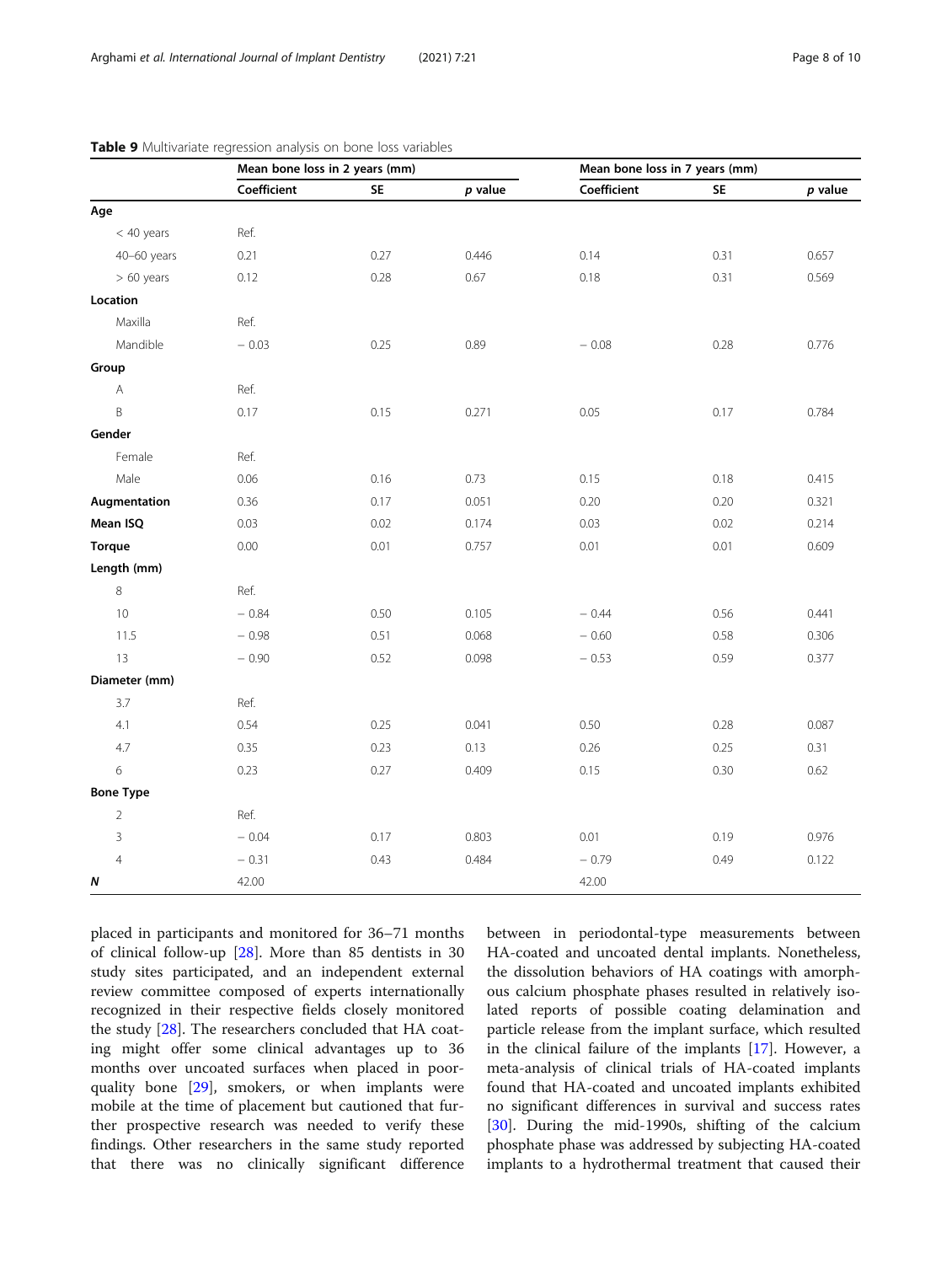<span id="page-8-0"></span>calcium phosphate phase to revert from amorphous to highly crystalline, which significantly helped to resist dissolution [\[31](#page-9-0), [32](#page-9-0)]. Despite many years of clinical use as a dental implant surface coating, long-term data has remained very limited [[17](#page-9-0)]. A subsequent meta-analysis of clinical trials on HA-coated implants published in 2013 reported that annual failure rates and cumulative survival rates of HA-coated dental implants were comparable to those of non-coated implants [[17\]](#page-9-0).

Implant survival rates by group (100% for immediately loaded and 95.5% for early loaded implants) of the present study at the 7-year follow-up period were consistent with earlier outcomes of the same highly crystalline HA-coated surface used on cylindrical rather than threaded implant designs [5, [31\]](#page-9-0).

#### Limitations

The current study has limitations. The original sample size was 50 implants, and 8 of these implants were lost to follow-up prior to the study end, decreasing the evaluable sample size and with unknown outcomes for the censored implants. Additionally, the study was conducted at a single center, so operator (surgeon) influence, either positive or negative, could not be considered as a covariate in the analyses. Lastly, this study did not include smokers or those with significant comorbidities, so it is unknown if the implant performance that was noted in this study is generalizable to a larger and heterogenous population.

### Conclusion

After 7 years in function, implants partially coated with plasma-sprayed and hydrothermally treated HA were favorable when restored in occlusion immediately after or after 3 weeks of implant placement. Overall, within the limitations of our study, the outcomes of this particular implant system were favorable with clinically predictable results at 7 years for both immediate and early loaded implants.

#### Abbreviations

CONSORT: Consolidated Standards of Reporting Trials; HA: Hydroxyapatite; IRB: Institutional Review Board; ISQ: Implant stability quotient; IT: Insertion torque; LSUHSC-NO: Louisiana State University Health Science Center—New Orleans; RFA: Resonance frequency analysis

#### Acknowledgements

Not applicable

#### Authors' contributions

AA collected the 7-year study data and performed analyses. DS conducted the restorative portion of the study. JSG collected 7-year study data. PM provided oversight of the surgical portion of the study and the overall data collection and analysis. All authors have read and approved the final manuscript.

#### Funding

The study was funded by Zimmer Biomet.

#### Availability of data and materials

The datasets generated and/or analyzed during the current study are not publicly available as they were obtained during clinical practice; however, the data are available from the corresponding author on reasonable request.

#### Ethics approval and consent to participate

This protocol was approved by the LSUHSC-NO Institutional Review Board (IRB #7438). The study was conducted in accordance with international standards for health, safety, and good clinical practices, and was adhered to the patient privacy rules of the US Health Insurance Portability and Accountability Act of 1996.

Data collected during this study was obtained after informed consent was obtained. Data are reported in aggregate, and no individual patient data details are included.

#### Consent for publication

Part of IRB informed consent.

#### Competing interests

The study was funded by Zimmer Biomet.

Received: 14 July 2020 Accepted: 8 February 2021 Published online: 10 March 2021

#### References

- 1. Branemark P-I, Zarb GA, Albrektsson T, Rosen HM. Tissue-integrated prostheses. Osseointegration in clinical dentistry. Plastic and Reconstructive Surgery. 1986;77:496–7.
- 2. Tettamanti L, Andrisani C, Bassi MA, Vinci R, Silvestre-Rangil J, Tagliabue A. Immediate loading implants: review of the critical aspects. Oral Implantol (Rome). 2017;10:129–39.
- 3. Esposito M, Grusovin MG, Polyzos IP, Felice P, Worthington HV. Interventions for replacing missing teeth: dental implants in fresh extraction sockets (immediate, immediate-delayed and delayed implants). Cochrane Database Syst Rev. 2010:CD005968.
- 4. Benic GI, Mir-Mari J, Hammerle CH. Loading protocols for single-implant crowns: a systematic review and meta-analysis. Int J Oral Maxillofac Implants. 2014;29(Suppl):222–38.
- 5. Kim YK, Ahn KJ, Yun PY, Kim M, Yang HS, Yi YJ, et al. Effect of loading time on marginal bone loss around hydroxyapatite-coated implants. J Korean Assoc Oral Maxillofac Surg. 2013;39:161–7.
- 6. Esposito M, Grusovin MG, Willings M, Coulthard P, Worthington HV. The effectiveness of immediate, early, and conventional loading of dental implants: a Cochrane systematic review of randomized controlled clinical trials. Int J Oral Maxillofac Implants. 2007;22:893–904.
- 7. Sanz-Sanchez I, Sanz-Martin I, Figuero E, Sanz M. Clinical efficacy of immediate implant loading protocols compared to conventional loading depending on the type of the restoration: a systematic review. Clin Oral Implants Res. 2015;26:964–82.
- 8. Zhu Y, Zheng X, Zeng G, Xu Y, Qu X, Zhu M, et al. Clinical efficacy of early loading versus conventional loading of dental implants. Sci Rep. 2015;5: 15995.
- 9. Sul YT, Johansson CB, Jeong Y, Wennerberg A, Albrektsson T. Resonance frequency and removal torque analysis of implants with turned and anodized surface oxides. Clin Oral Implants Res. 2002;13:252–9.
- 10. Ertugrul AS, Tekin Y, Alpaslan NZ, Bozoglan A, Sahin H, Dikilitas A. Comparison of peri-implant crevicular fluid levels of adrenomedullin and human beta defensins 1 and 2 from mandibular implants with different implant stability quotient levels in nonsmoker patients. J Periodontal Res. 2014;49:480–8.
- 11. Makary C, Rebaudi A, Sammartino G, Naaman N. Implant primary stability determined by resonance frequency analysis: correlation with insertion torque, histologic bone volume, and torsional stability at 6 weeks. Implant Dent. 2012;21:474–80.
- 12. Schlee M, van der Schoor WP, van der Schoor AR. Immediate loading of trabecular metal-enhanced titanium dental implants: interim results from an international proof-of-principle study. Clin Implant Dent Relat Res. 2015; 17(Suppl 1):e308–20.
- 13. Shiigai T. Pilot study in the identification of stability values for determining immediate and early loading of implants. J Oral Implantol. 2007;33:13–22.